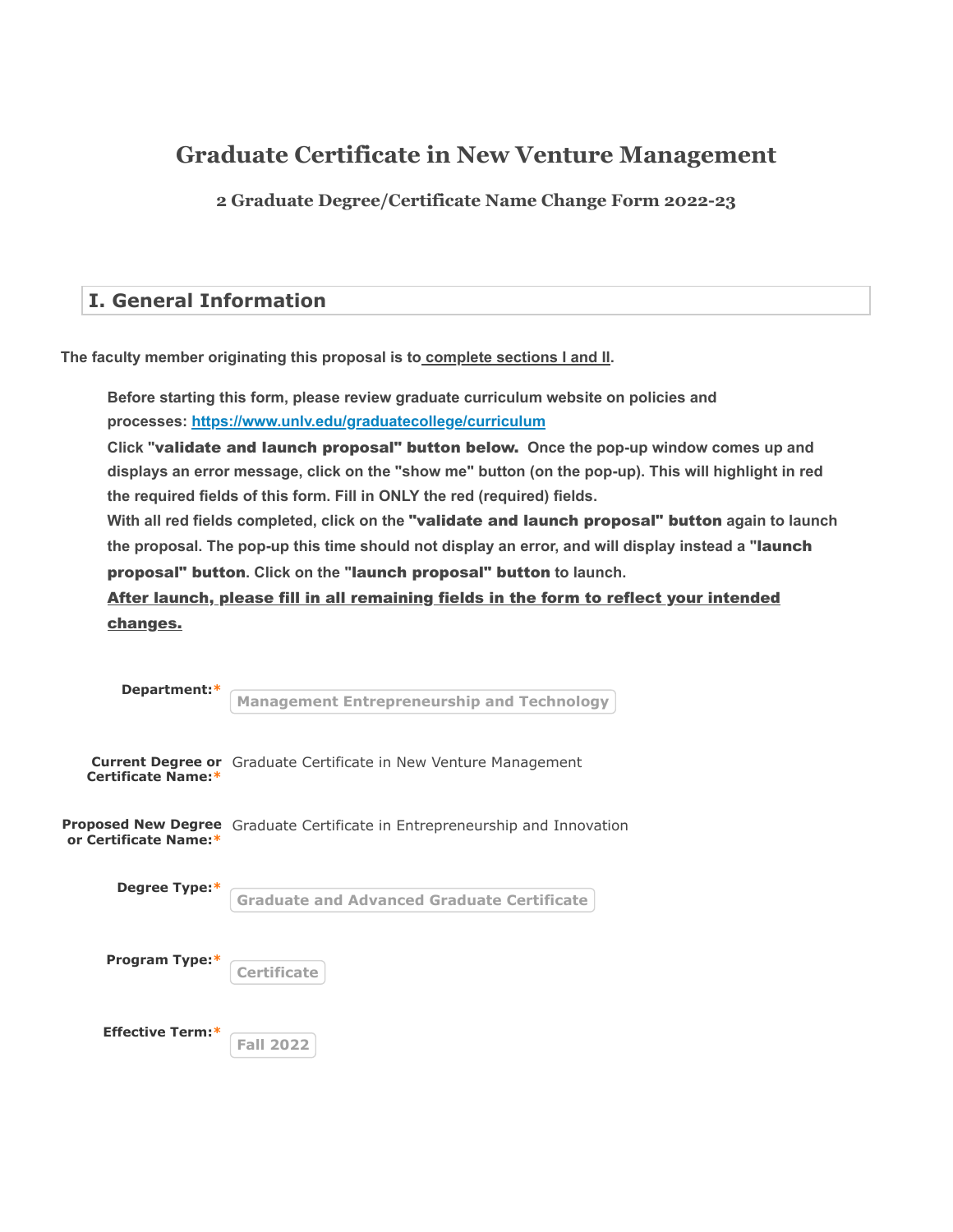**change: \***

**Brief summary of** We intend to make the certificate program more accessible to all graduate students at **impact and rationale** UNLV. Students from non-business disciplines (e.g., engineering, sciences, medicine, **behind the name** hospitality, arts, fine arts, law, political sciences) may have entrepreneurial or innovative ideas or hope to receive education in entrepreneurship and innovation. However, our communication with others including the Associate Dean of the College of Engineering indicates that the current name of the certificate is not as clear or appealing to nonbusiness students. Our analysis of the programs in AAU schools (a select group of R1 schools) suggests that Certificate in Entrepreneurship (and Innovation) is used in other schools such as Harvard, Iowa State, and Kansas, and we could only find courses named as "new venture management" but not certificate programs so named among the AAU schools.

## **II. Degree/Certificate Information**

**Is this Degree/Certificate currently on hold?\***  $\odot$  No **How many students** 11 **are active in the Degree/Certificate? \***

**Last term of Admission to Fall 2021 Degree/Certificate under current name:\***

## **Impact on Current Students:**

Current students cannot be required to complete the Degree or Certificate under the proposed new Degree or Certificate name. However, they can be given the option of switching. Students must adhere to the catalog requirements for their chosen degree year (if approved).

**Please take note of the following guidelines for transition of students from current to new name:**

**Master's & Certificates: 2 years after last term of admission, all students will need to graduate using the new name.**

**Post-Master's Doctoral degrees and Education Specialist: 3 years after last term of admission, all students will need to graduate using the new name.**

**Post-Bachelor's Doctoral degrees: 4 years after last term of admission, all students will need to graduate using the new name.**

```
Check this box to
Acknowledgement
 acknowledge the
above statement:*
```
**Current students have the option to switch to the newly named degree/certificate or remain in the old program. It is** required that all current students indicate whether they will be graduating under the old or new degree/certificate **by submitting a Degree Name Change Acknowledgement form to the Graduate Coordinator and the Graduate College.**

**Contact [gradcurriculum@unlv.edu](mailto:gradcurriculum@unlv.edu) for the Degree Name Change Acknowledgement form.**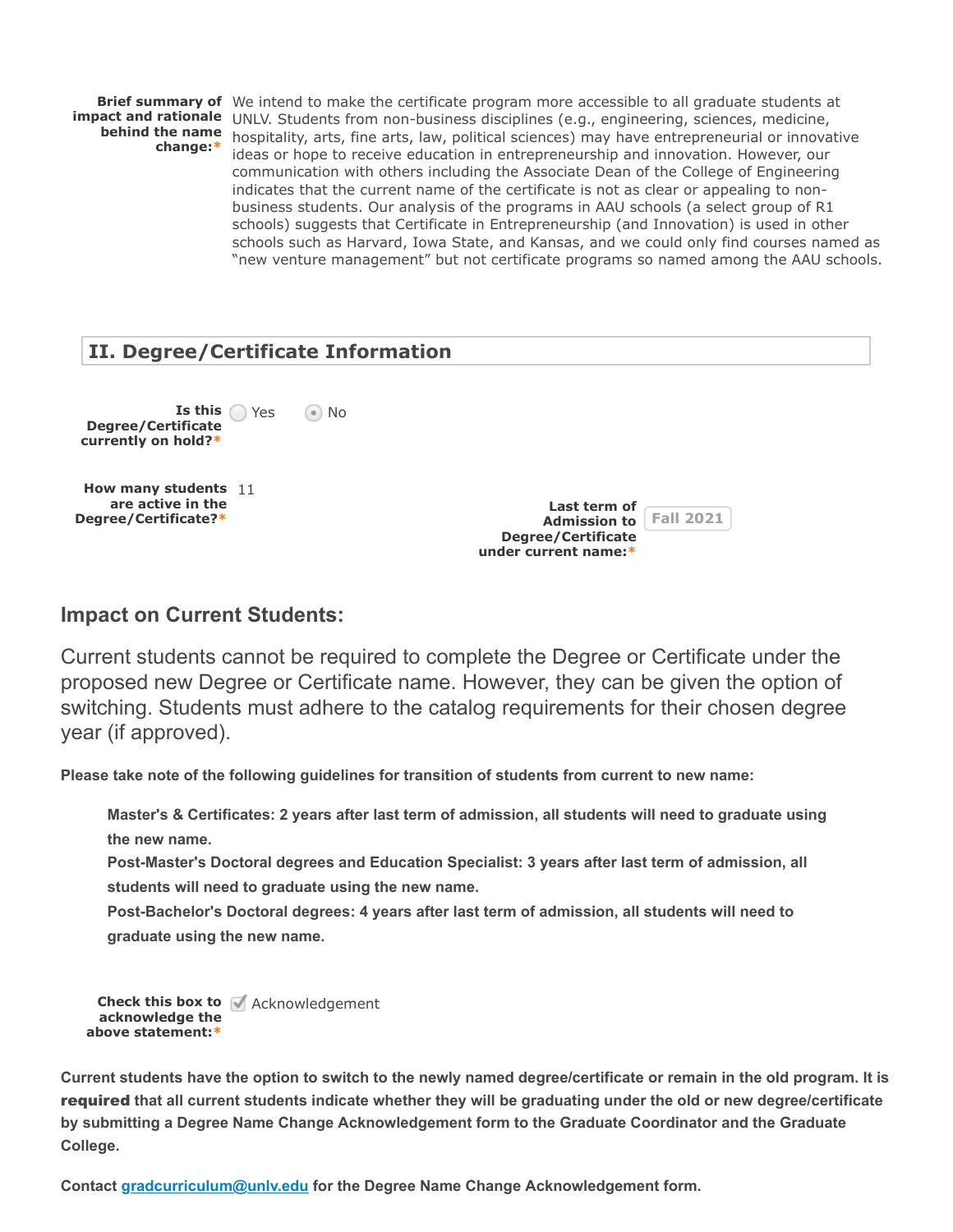**Check this box to** Acknowledgement **acknowledge the above statement:\***

#### Required Additional Documents

Please attach required documents (available at the **Office of the Vice Provost for Academic Prog<u>rams</u> website) by navigating to the "attach a file" icon at the right of this form.**

**Graduate Academic Program, Degree, Major, or Primary Field of Study Name Change Coversheet. NSHE Academic Program Change form.**

**Required NSHE** Name Change Coversheet **Documents (please attach and check** NSHE Academic Program Change form **boxes):**

## **READY TO SUBMIT?**

 **After making all your intended changes, please follow these steps:**

- 1. Finish the launch of your proposal by clicking the decisions icon **1** located to the right of the form. **This will display a new decision/approval field on the top right.**
- **2. Click on "approve", add an optional comment if necessary, and then click on the "Make My Decision" button at the bottom to move the proposal forward to the next step. You will see a notification indicating that the proposal has moved forward. You will not be able to edit after moving the proposal forward.**
- **3. Please note that it is your responsibility as the proposer to see that the proposal is reviewed and receives all necessary approvals. Please be encouraged to reach out to reviewers on each step, if necessary.**
- **4. You can check the status of the proposal by clicking on the workflow status icon**  $\frac{1}{n}$  **to verify that the proposal has gone to the next step.**

The workflow status icon  $\frac{1}{n}$  will also show you the current step of the proposal at any given time, **and who are the reviewers at that step.**

**QUESTIONS? contact [gradcurriculum@unlv.edu](mailto:gradcurriculum@unlv.edu)**

### **III. Department Vote Information**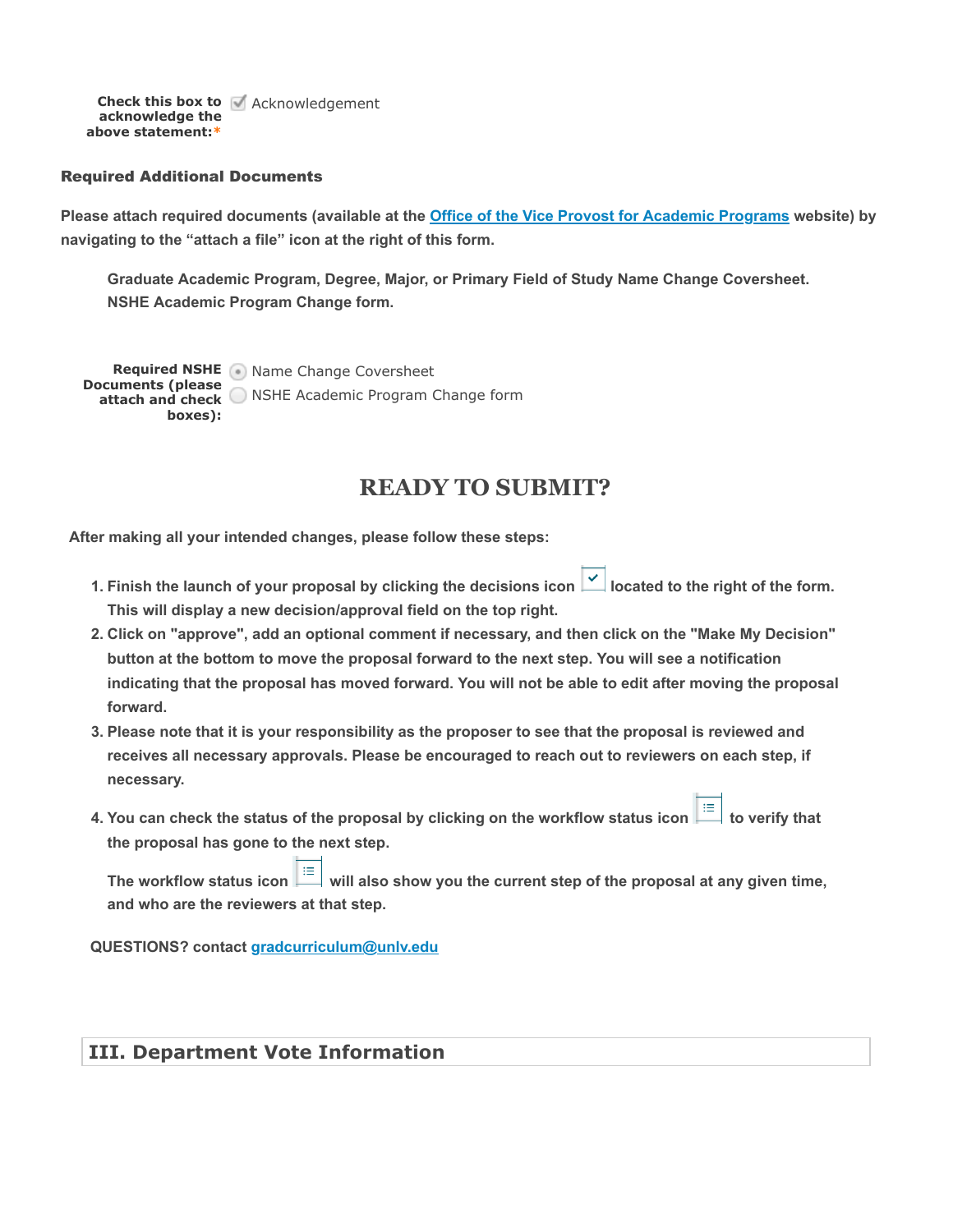**Note: This section is to be filled out by the Department Chair on behalf of the department committee.**

**(The role has been assigned to the corresponding person on this step. If incorrect, please notify [gradcurriculum@unlv.edu\)](mailto:gradcurriculum@unlv.edu).**

**1. Review the proposal. Discuss and make appropriate revisions.**

**2. Fill in vote information in the fields below, along with the approval. If Dual or Interdisciplinary: add votes from all departments/colleges involved.**

**3. Then approve/reject by clicking the decisions icon |**  $\leq$  **| located to the right of the form. This will display a new decision/approval field on the top right. Click on "approve", add an optional comment if necessary, and then click on the "Make My Decision" button at the bottom to move the proposal forward to the next step. You will see a notification indicating that the proposal has moved forward. You will not be able to edit after moving the proposal forward.**

**The workflow status icon**  $\equiv$  will also show you the current step of the proposal at any given time, and who are **the reviewers at that step.**

**If there were any modifications to the proposal, please enter them in the comments box below:**

**Comments:**

**Date Faculty Voted on** 4 **Proposal:**

**Result of Vote:** 4

**Manner of Vote:** online, email

**IV. College Vote Information**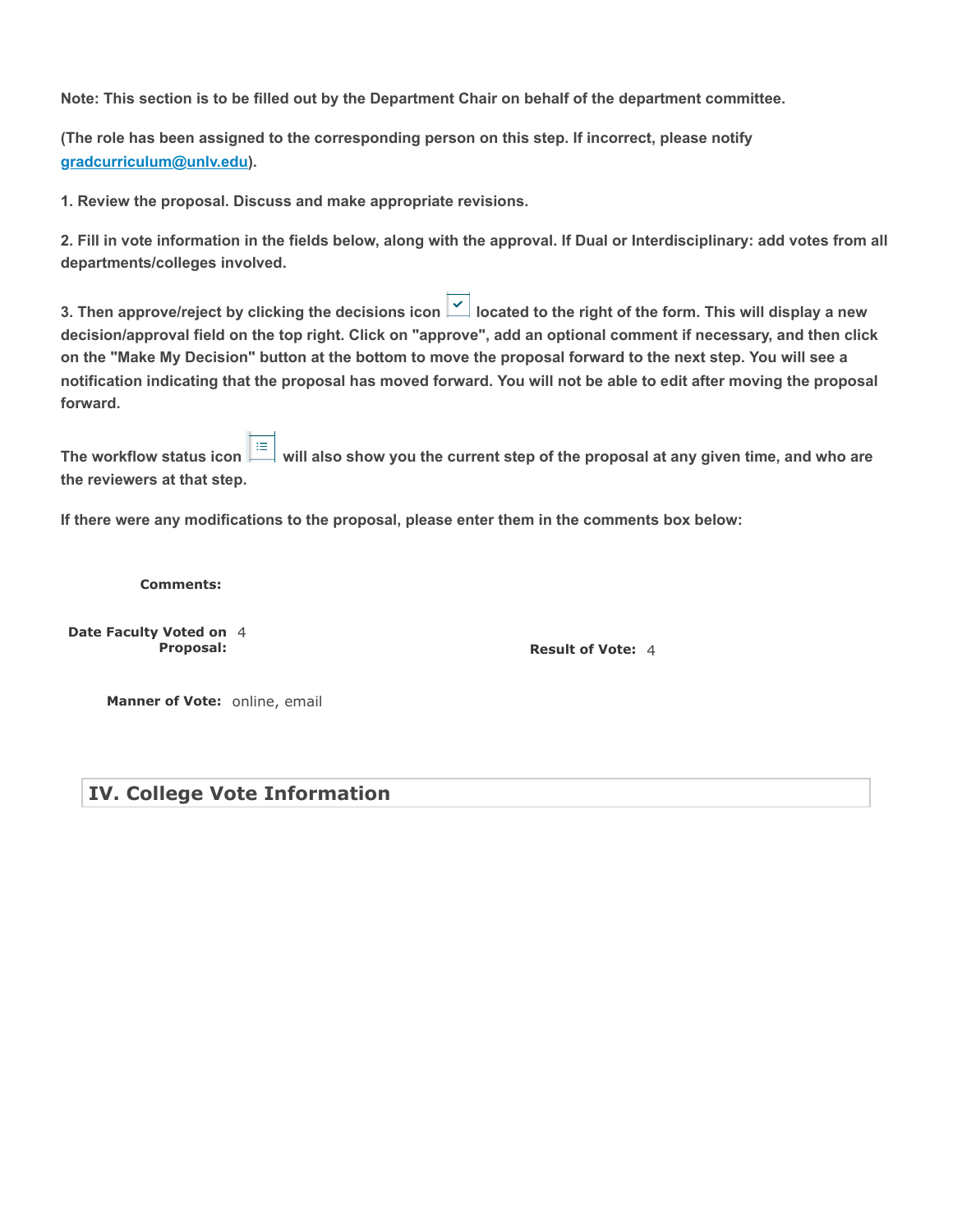**Note: This section is to be filled out by the Academic Associate Dean on behalf of the college/school committee.**

**(The role has been assigned to the corresponding person on this step. If incorrect, please notify [gradcurriculum@unlv.edu\)](mailto:gradcurriculum@unlv.edu).**

**1. Review the proposal. Discuss and make appropriate revisions.**

**2. Fill in vote information in the fields below, along with the approval. If Dual or Interdisciplinary: add votes from all departments/colleges involved.**

**3. Then approve/reject by clicking the decisions icon |**  $\leq$  **| located to the right of the form. This will display a new decision/approval field on the top right. Click on "approve", add an optional comment if necessary, and then click on the "Make My Decision" button at the bottom to move the proposal forward to the next step. You will see a notification indicating that the proposal has moved forward. You will not be able to edit after moving the proposal forward.**

**The workflow status icon**  $\frac{1}{100}$  **will also show you the current step of the proposal at any given time, and who are the reviewers at that step.**

**Date Faculty Voted on** 03/24/2022 **Proposal:**

**Result of Vote:** 6/0/0

**Manner of Vote:** online

## **V. Graduate College Use Only - Code Request Items**

**Note: This section is for graduate college use only.**

**Academic Organization:**

**Academic Program Code:**

**Academic Plan Code:**

**Plan Description (30 chars.):**

> **Transcript Description:**

**Effective Date and First Term Valid:**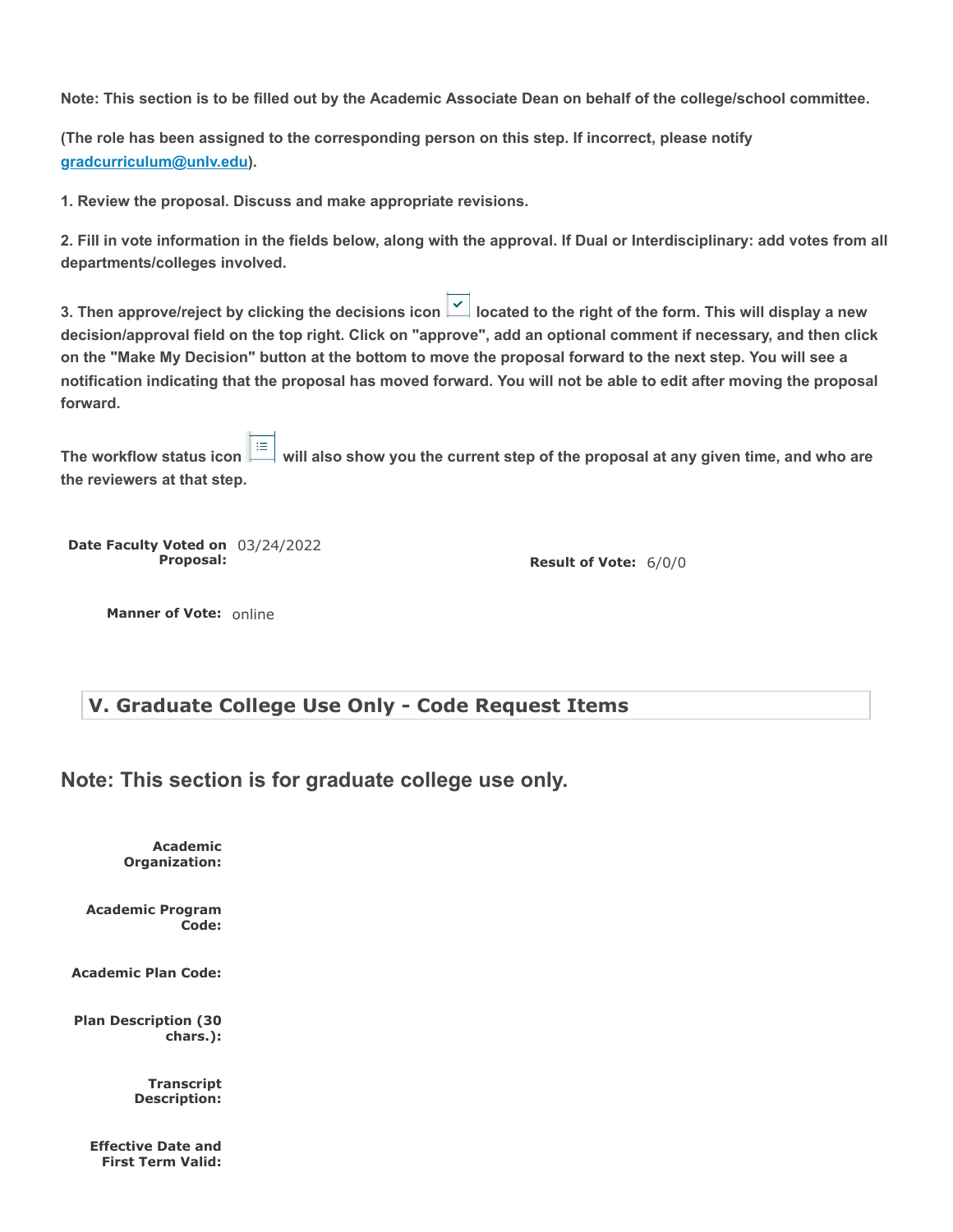**For Graduate College Use Only\***

### **Plan Description**

**The Graduate Certificate in New Venture Management (GCNVM) is comprised of graduate classes currently offered through the Business Administration M.B.A. curriculum. The Graduate Certificate is designed for those students wishing to gain knowledge or update their knowledge in the specific area of New Venture Management. The Graduate Certificate is not a degree program and completion of this program indicates an expertise in a narrow specialty, not general expertise in all areas of business.**

**For more information about your program, including your graduate program handbook and learning outcomes, please visit the Degree Directory.**

## **Plan Admission Requirements**

**Application deadlines**

**Applications available on the UNLV Graduate College website.**

**Admission requirements include an undergraduate degree with a GPA of 3.00 or higher, and either relevant work experience or a GMAT of 550 or higher. Relevant work experience is a minimum of 3 years experience in a relevant business-related position. The determination of what is considered relevant work experience will be made by the Coordinator of Non Degree Programs in the College of Business.**

**If desired, upon successful completion of the Graduate Certificate in New Venture Management, students may apply for admittance into the Business Administration M.B.A.**

**All applicants must review and follow the Graduate College Admission and Registration Requirements.**

**Students are accepted into a certificate program as described in the Graduate Catalog. The faculty and corresponding sub-disciplines and sub-plans within the described programs are subject to change at any time.**

### **Plan Requirements**

**Total Credits Required: 15**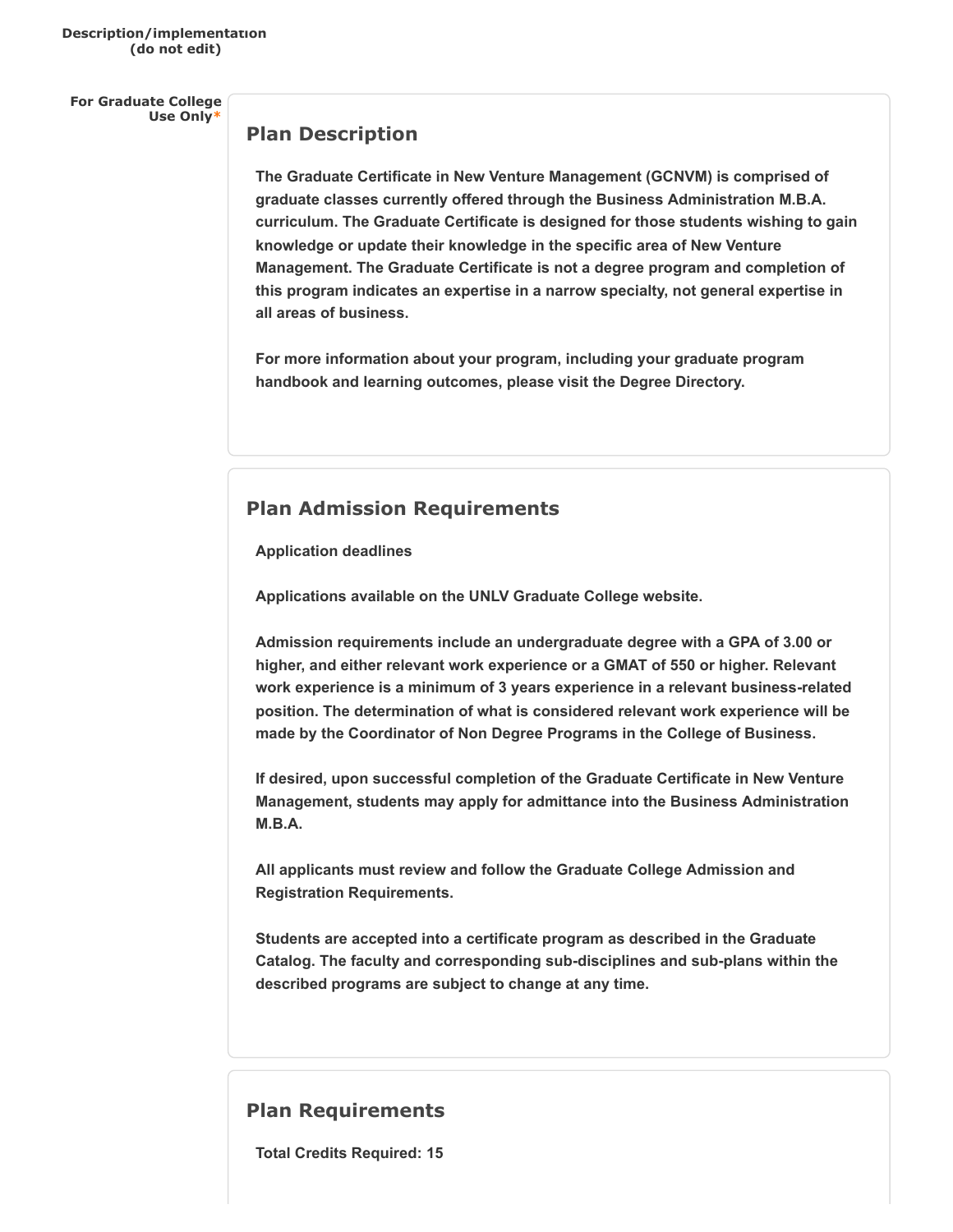## **Course Requirements**

### **Required Courses – Credits: 9**

| <b>MGT 709 New Venture Feasibility</b>     |  |
|--------------------------------------------|--|
| <b>MGT 710 New Venture Creation</b>        |  |
| <b>MBA 767 Market Opportunity Analysis</b> |  |

### **Elective Courses – Credits: 6**

**Complete 6 credits of advisor-approved coursework.**

## **Certificate Requirements**

**Completion of a minimum of 15 credits.**

**A grade point average of at least 3.00 for course work required for the certificate.**

**No grade lower than C is acceptable.**

**There are no pre-requisites for MBA 767; however, the remaining courses require the completion of the MBA Core or admission to the Graduate Certificate in New Venture Management as a pre-requisite.**

**Students with unsatisfactory progress toward the certificate requirements are subject to dismissal. A student with a grade of C or lower in any of the required courses will be put on probation for one semester. Conditions and deadlines for the removal of probation will be specified. Failure to meet the condition will result in departure from the program. A student with two grades of C or lower will be dropped from the program.**

## **Plan Certificate Completion Requirements**

**The student must submit all required forms to the Graduate College and then apply for graduation in MyUNLV by the appropriate deadline.**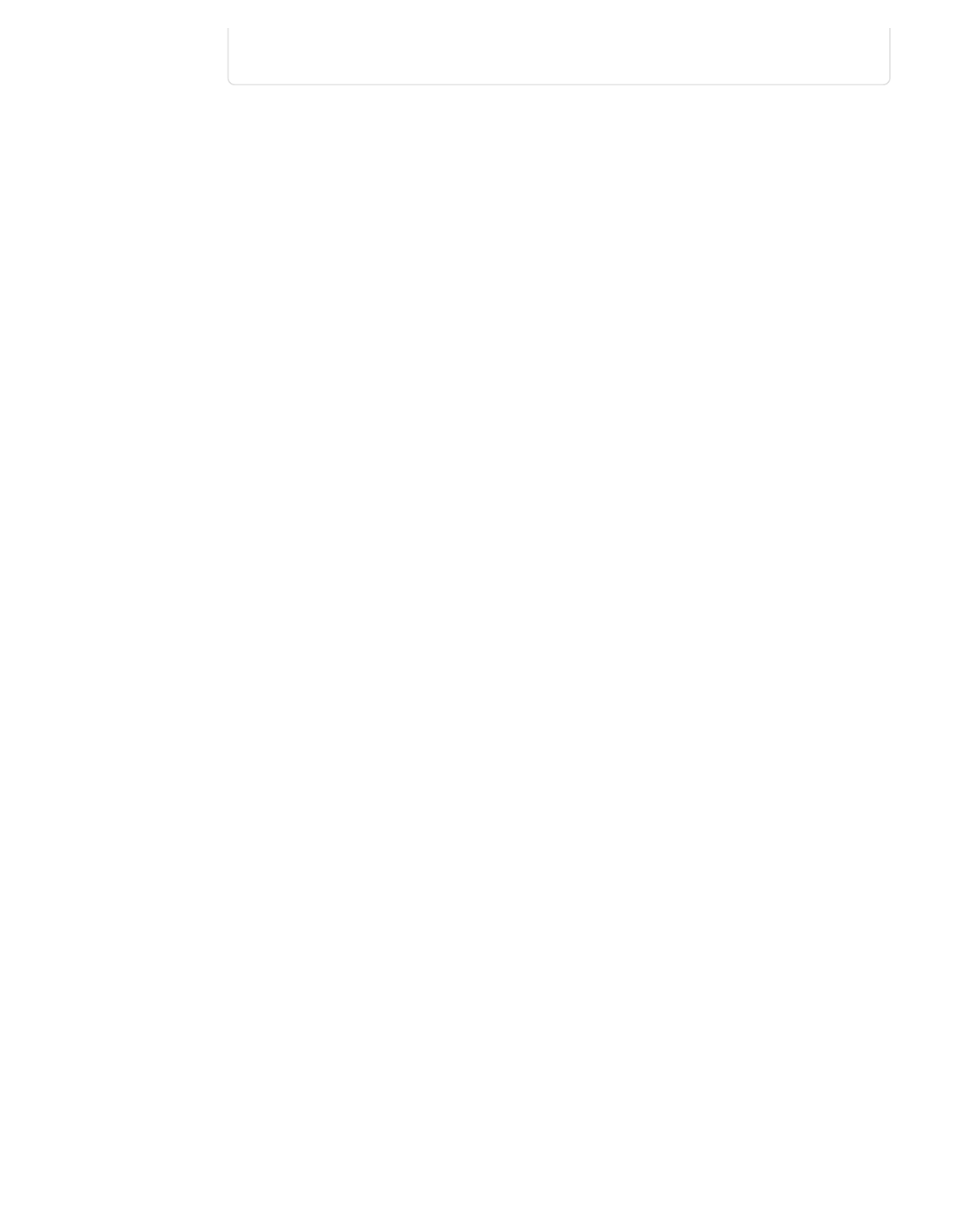## **Comments for Graduate Certificate in New Venture Management**

#### **Curriculog**

**Business Associate Dean has approved this proposal on School/College Associate Dean/ Dean.**

#### Curriculog

**3/24/2022 10:27 pm Reply**

**Business Associate Dean has approved this proposal on School/College Committee.**

**Curriculog** 

**3/24/2022 5:06 pm Reply**

**3/24/2022 10:28 pm Reply**

**MBA Director has approved this proposal on School/College Committee.**

#### **Curriculog**

**3/24/2022 4:43 pm Reply**

**Ian Mcdonough has approved this proposal on School/College Committee.**

### Gregory Moody

**3/24/2022 3:25 pm Reply**

**Approved**

### **Curriculog**

**3/24/2022 3:25 pm Reply**

**Gregory Moody has approved this proposal on School/College Committee.**

### **Curriculog**

**3/23/2022 9:12 am Reply**

**3/22/2022 12:55 pm Reply**

**3/22/2022 12:51 pm Reply**

**Han fen Hu has approved this proposal on School/College Committee.**

### Curriculog

**Kimberly Charron has approved this proposal on School/College Committee.**

### **Curriculog**

**Jianxin Chi has approved this proposal on School/College Committee.**

### **Curriculog**

**3/21/2022 11:45 am Reply**

**MET Chair has approved this proposal on Department Chair.**

### MET Graduate Coordinator

**The department voted on 3/20: 16-0 in favor.**

**3/21/2022 9:25 am Reply**